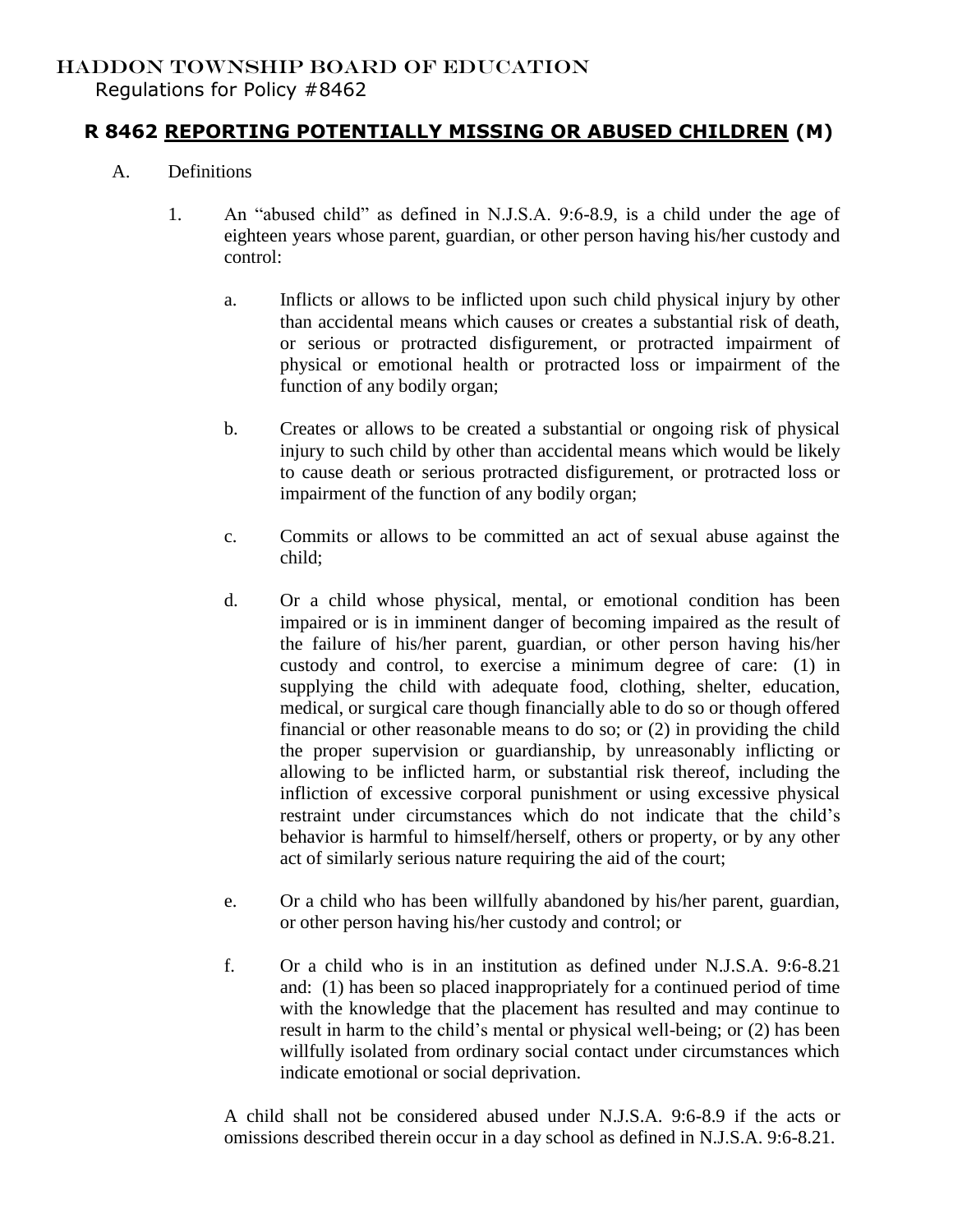2. An "intern" means a post-secondary student or graduate student in a professional field gaining supervised practical experience.

## B. Indications of Child Abuse and/or Neglect

- 1. The suspicion of child abuse and/or neglect may be based on the complaints of the child or on the direct observations of the employee, volunteer, or intern. A person should suspect child abuse and/or neglect when certain conditions appear to be present. The conditions may be, but are not limited to, whenever:
	- a. There is evidence of physical injury to a student not likely to have been caused by an accident, regardless of the student's explanation of the injury;
	- b. A student complains of having been injured or having been sexually molested, with or without external signs of physical injury;
	- c. A student appears to be malnourished;
	- d. A student's general condition indicates a persistent want of care, such as clothing inadequate for the weather, inadequate hygiene, lack of sleep, decayed and broken teeth, and the like;
	- e. A student complains of or indicates by other means that he/she has been subjected to threats or emotional abuse;
	- f. A student is excessively apprehensive, fearful, withdrawn, or aggressive;
	- g. A student is afraid to go home after school or arrives to school unreasonably early;
	- h. A parent or the caretaker of a child admits having abused the child;
	- i. The removal from school by the parent, guardian, or other person having custody and control of the child that may be an indicator of additional grievous abuses; or
	- j. School district personnel have any other reason to believe that a child has been subject to child abuse and/or neglect, to include but not be limited to, physical abuse, sexual abuse, neglect, educational abuse, and educational neglect.
- C. Notification Requirements for School District Employees, Volunteers, or Interns
	- 1. Employees, volunteers, or interns working in the school district shall immediately notify designated child welfare authorities of incidents of alleged missing, abused, or neglected children.
		- a. The person having reason to believe that a child may be missing or may have been abused or neglected may inform the Principal or other designated school official(s) prior to notifying designated child welfare authorities if the action will not delay immediate notification.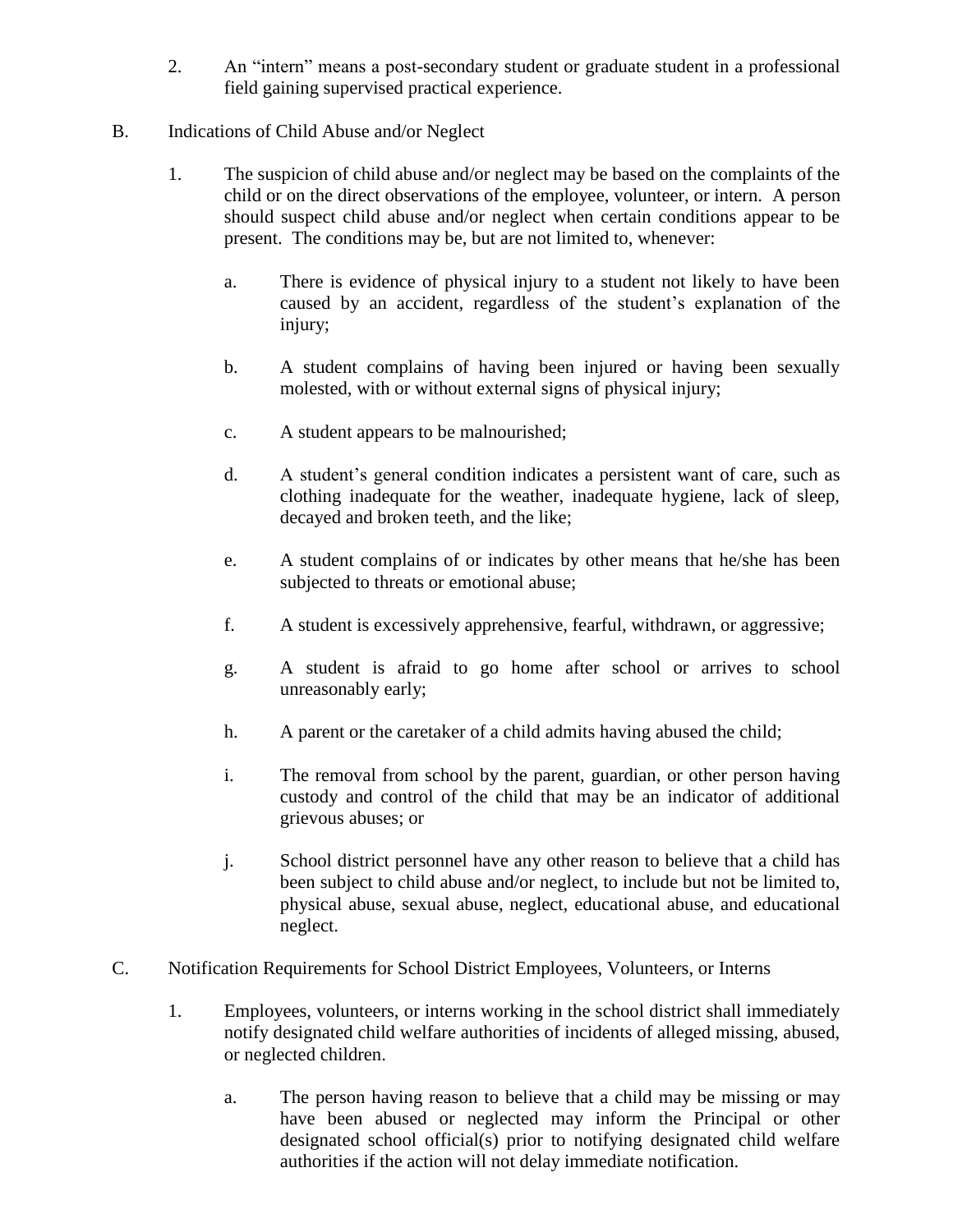- b. The person notifying designated child welfare authorities shall inform the Principal or other designated school official(s) of the notification, if such had not occurred prior to the notification.
	- (1) Notice to the Principal or other designated school official(s) need not be given when the person believes the notice would likely endanger the reporter or student involved or when the person believes the disclosure would likely result in retaliation against the student or in discrimination against the reporter with respect to his or her employment.
- 2. Reports of incidents of alleged missing, abused, or neglected children shall be reported to the New Jersey State Central Registry (SCR) at 1-877 NJ ABUSE or to any other telephone number designated by the appropriate child welfare authorities. If the child is in immediate danger a call shall be placed to 911 as well as to the SCR.
- D. School District's Notification to Law Enforcement
	- 1. The Principal or other designated school official(s) upon being notified by a person having reason to believe that a child may be missing or may have been abused or neglected, must notify appropriate law enforcement authorities of incidents of potentially missing, abused, or neglected child situations.
		- a. Notification procedures to child welfare authorities and law enforcement authorities regarding alleged incidents of missing, abused, or neglected children shall be consistent with the Memorandum of Agreement between education and law enforcement authorities pursuant to N.J.A.C. 6A:16-  $6.2(b)13.$
		- b. Notification to appropriate law enforcement authorities shall be made for all reports by employees, volunteers, or interns working in the school district.
			- (1) The notification to appropriate law enforcement authorities on behalf of a student attending a receiving school shall be made to the law enforcement authorities identified in the receiving school's Memorandum of Agreement as required by N.J.A.C. 6A:16-  $6.2(b)13.$
	- 2. Confirmation by another person is not required for a school district employee, volunteer, or intern to report the suspected missing, abused, or neglected child situation.
- E. School District Cooperation with Designated Law Enforcement Authorities
	- 1. The school district will cooperate with designated child welfare and law enforcement authorities in all investigations of potentially missing, abused, or neglected children.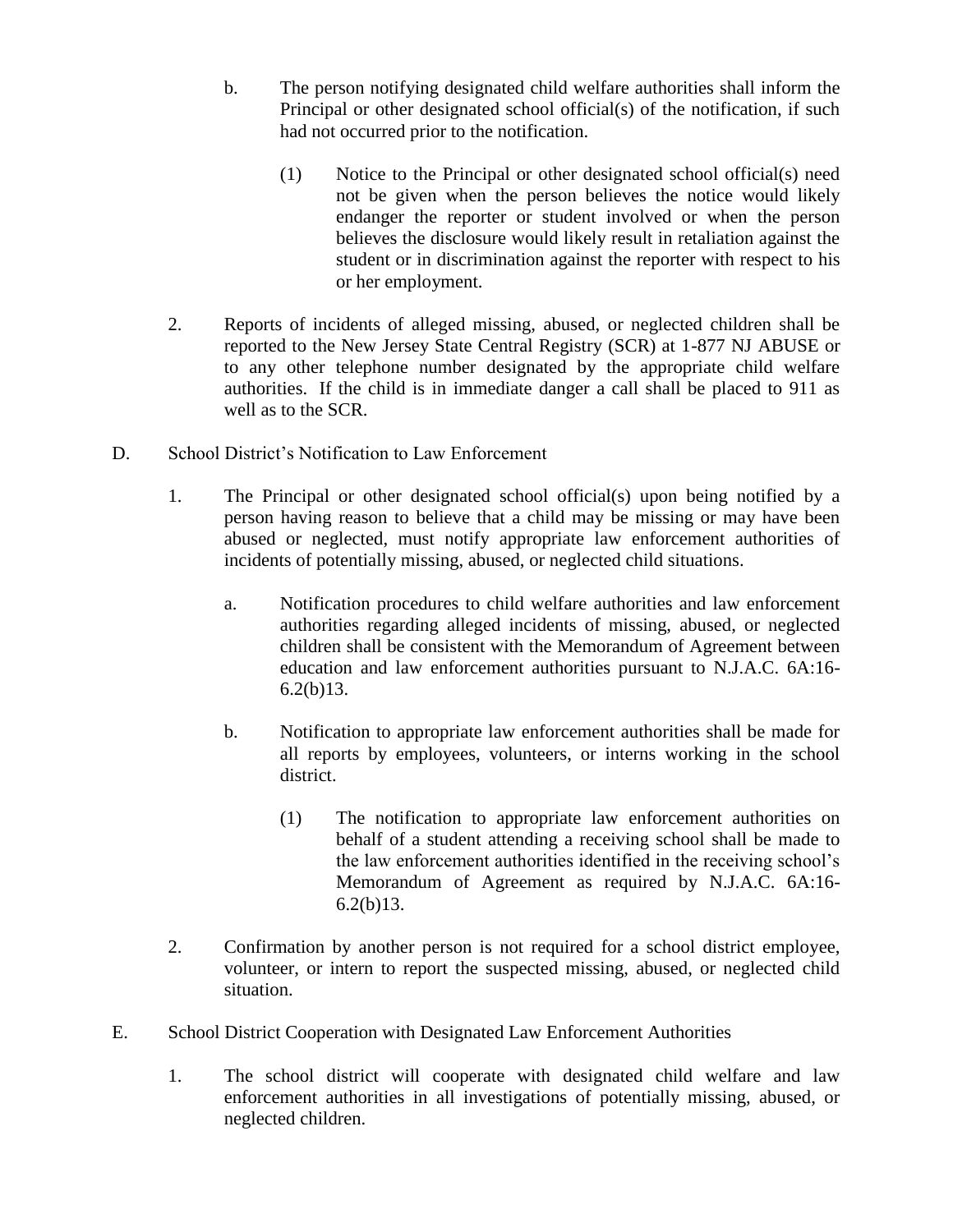- a. Accommodations shall be made permitting the child welfare and law enforcement investigators to interview the student in the presence of the Principal or other designated school official(s).
	- (1) If the student is intimidated by the presence of the school representative, the student shall be requested to name an employee, volunteer, or intern working in the school district whom he or she feels will be supportive, and who will be allowed to accompany the student during the interview.
- b. District administrative and/or supervisory staff members will assist designated child welfare and law enforcement authorities in scheduling interviews with any employee, volunteer, or intern working in the school district who may have information relevant to the investigation.
- c. In accordance with N.J.A.C. 6A:16-11.1(a)5.iii., the district will release all records of the student who is the subject of the investigation that are deemed to be relevant to the assessment or treatment of a potentially missing, abused, or neglected child pursuant to N.J.S.A. 18A:36-19, N.J.S.A. 9:8-8.40 and allowable under the Family Education Rights and Privacy Act (FERPA), 34 CFR Part 99.
- d. In accordance with N.J.A.C. 6A:16-11.1(a)5.iv., the district will ensure the maintenance, security, and release of all confidential information about potential missing, abused, or neglected child situations is in accordance with N.J.S.A. 18A:36-19, N.J.S.A. 9:8-8.40, and N.J.A.C. 6A:32-7.
	- (1) All information regarding allegations of potentially missing, abused, or neglected children reported to authorities about an employee, volunteer, or intern working in the school district shall be considered confidential and may be disclosed only as required in order to cooperate in investigations pursuant to N.J.A.C. 6A:16- 11.1(a)2. and 3. or by virtue of a Court Order. Records pertaining to such information shall be maintained in a secure location separate from other employee personnel records and accessible only to the Superintendent or designee.
- e. In accordance with N.J.A.C. 6A:16-11.1(a)5.v., the district will release the student to child welfare authorities while school is in session when it is necessary to protect the student or take the student to a service provider.
	- (1) Such removal shall take place only after the Principal or other designated school official(s) has been provided, either in advance or at the time removal is sought, with appropriate documentation that the child welfare authority has already removed, or has appropriate authority to remove, the student from his or her home, as specified in N.J.S.A. 9:6-8.27 through 8.30.
- f. The district will cooperate in the transfer of a student who has been removed from his or her home by designated child welfare authorities for proper care and protection pursuant to N.J.S.A. 9:6-8.28 and 8.29 to another school.